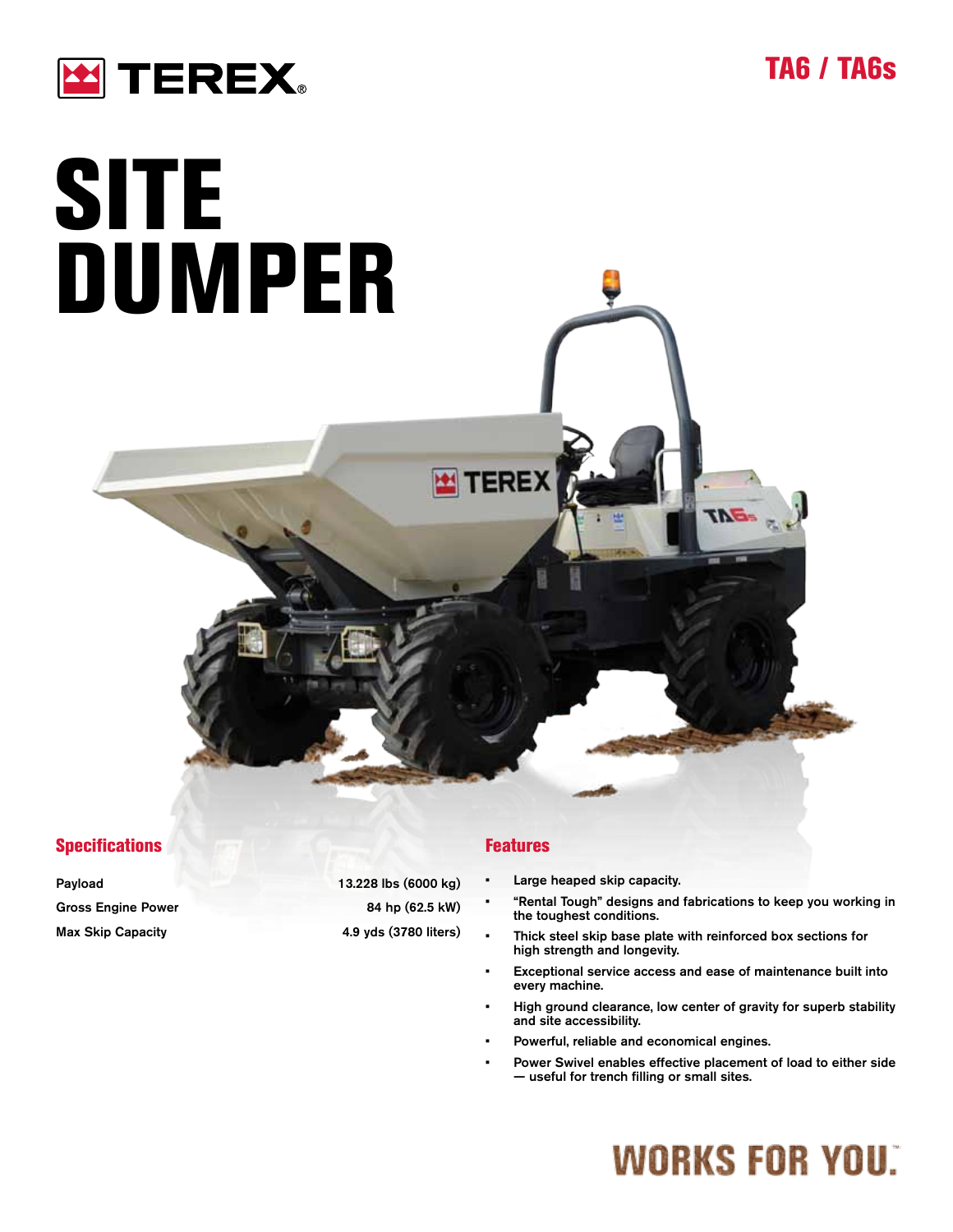### **SPECIFICATIONS**

#### **Performance**

|                                             | TA <sub>6</sub>                  | TA <sub>6s</sub>                 |
|---------------------------------------------|----------------------------------|----------------------------------|
| Payload Ib (kg)                             | 13,228 (6000)                    | 13,228 (6000)                    |
| Unladen Weight (kg)                         | 9060 (4110)                      | 9414 (4270)                      |
| Skip Capacity - Water ft <sup>3</sup> (Itr) | 2.55(1950)                       | 2.40 (1850)                      |
| Struck yd (Itr)                             | 3.58(2740)                       | 3.60(2750)                       |
| Heaped $y d^3$ (ltr)                        | 4.94 (3780)                      | 4.60 (3520)                      |
| Engine                                      | Perkins 1104D-44T                | Perkins 1104D-44T                |
| Gross Power hp (kW)                         | 62.5 (84 hp) at 2200 rpm         | 62.5 (84 hp) at 2200 rpm         |
| Displacement                                | 4.4 liters (4400 cc)             | 4.4 liters (4400 cc)             |
| Maximum Torque                              | 353 Nm at 1400 rpm               | 353 Nm at 1400 rpm               |
| <b>Tire Size</b>                            | 405/70-20-14PR                   | 405/70-20-14PR                   |
| <b>Drive</b>                                | 4/4 Powershuttle - permanent 4WD | 4/4 Powershuttle - permanent 4WD |
| Max Travel Speed - mph (kph)                | 16.8 (27.0)                      | 16.8 (27.0)                      |
| Gradeability                                | 25%                              | 25%                              |
| Fuel Tank Capacity                          | 17.7 gals (67 liters)            | 17.7 gals (67 liters)            |
| <b>Hydraulic Tank Capacity</b>              | 13 gals (50 liters)              | 13 gals (50 liters)              |

#### **Hydraulic System (Gear Pump)**

|                           | TA <sub>6</sub> | TA6s |
|---------------------------|-----------------|------|
| Flow rate                 |                 |      |
| <b>Operating Pressure</b> |                 |      |

#### **Hydraulic System (Gear Pump)**

|               | TA <sub>6</sub>                               | TA6s |
|---------------|-----------------------------------------------|------|
| Working Brake | Foot Brake - oil immersed discs on front/rear |      |
| Parking Brake | Ratchet parking brake - dry disc (gearbox)    |      |

#### **Hydraulic System (Gear Pump)**

|            | TA <sub>6</sub> | TA <sub>6s</sub> |
|------------|-----------------|------------------|
| Voltage    | 12V             | 12V              |
| Battery    | 90 Ah           | 90 Ah            |
| Alternator | 95 A            | 95 A             |

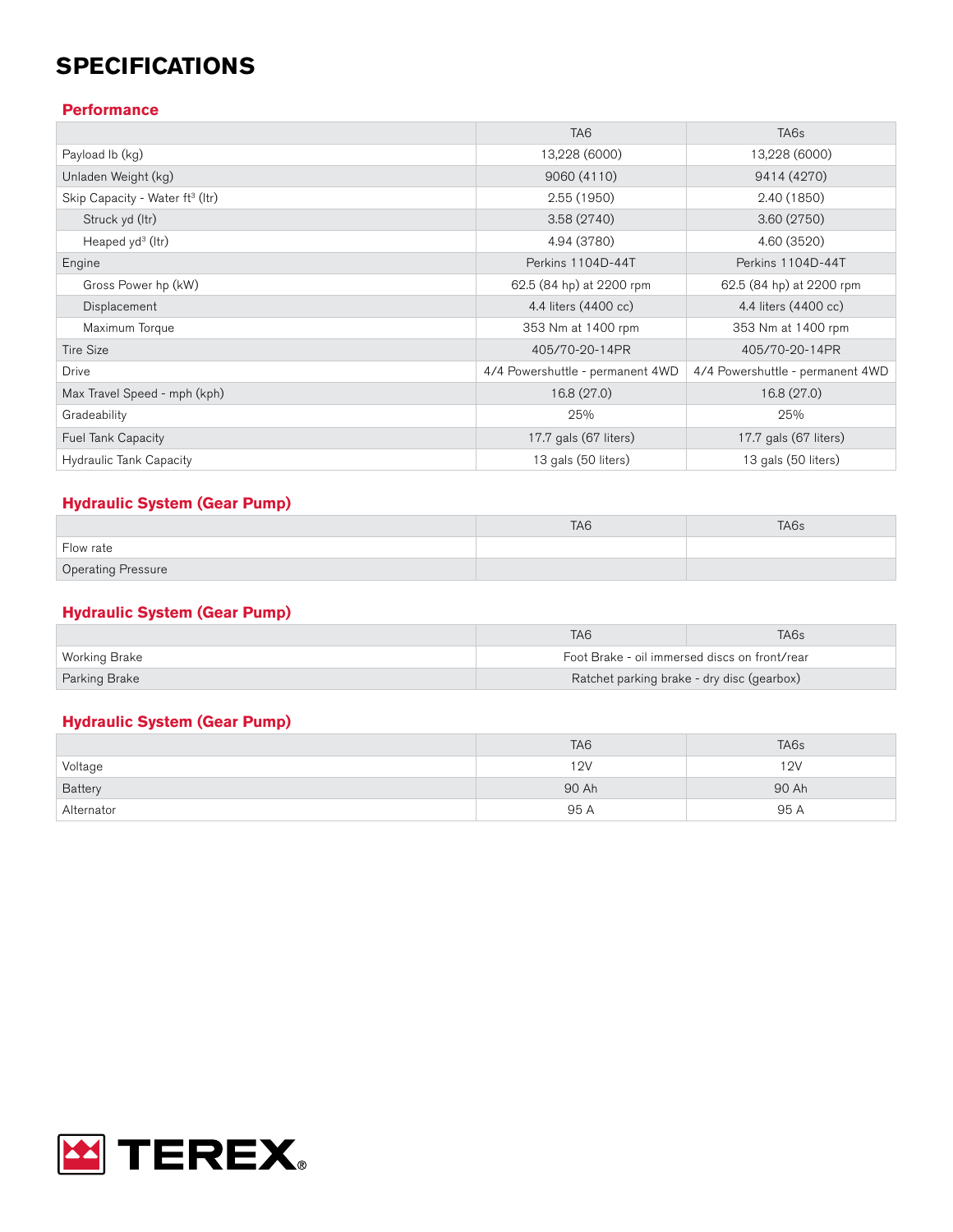## TA6 / TA6s

#### B = Overall Width (not shown)



#### **Dimensions**

|                                        | TA <sub>6</sub>    | TA <sub>6s</sub>   |
|----------------------------------------|--------------------|--------------------|
| Total Length                           | 14.2 ft (4320 mm)  | 15.1 ft (4590 mm)  |
| Total Width (not shown)                | 92.5 (2350 mm)     | 82.5 (2095 mm)     |
| Height to Top of Steering Wheel        | 85 in (2160 mm)    | 85 in (2160 mm)    |
| Wheelbase                              | 96.5 in (2450 mm)  | 96.5 in (2450 mm)  |
| Height to Front Lip of Skip (untipped) | 64.2 in (1630 mm)  | 69.3 in (1760 mm)  |
| Ground Clearance                       | 15 in (380 mm)     | 15 in (380 mm)     |
| Height to Top of ROPS (raised)         | 114.6 in (2910 mm) | 114.6 in (2910 mm) |
| Height to Front Lip of Skip (tipped)   | 14.2 in (360 mm)   | 43.3 in (1100 mm)  |
| Turning Radius to Outside of Skip      | 18.4 ft (5600 mm)  | 18.4 ft (5600 mm)  |
| Steering Angle                         | $+/-30^{\circ}$    | $+/-30^{\circ}$    |
| Oscillation                            | $+/- 10.5^{\circ}$ | $+/- 10.5^{\circ}$ |
| Tipping Type                           | Forward Tip        | Swing Tip          |
|                                        |                    |                    |

| <b>Standard Equipment</b> |                 | Opl  |
|---------------------------|-----------------|------|
| Folding ROPS Frame        | Reversing Alarm | Road |
| Flashing Beacon           | Towing Bracket  | Site |

#### **Optional Equipment**

| Road Lights (RTA) | <b>Rear View Mirror</b> |
|-------------------|-------------------------|
| Site Lights       | Special Paint           |

# **WORKS FOR YOU.**